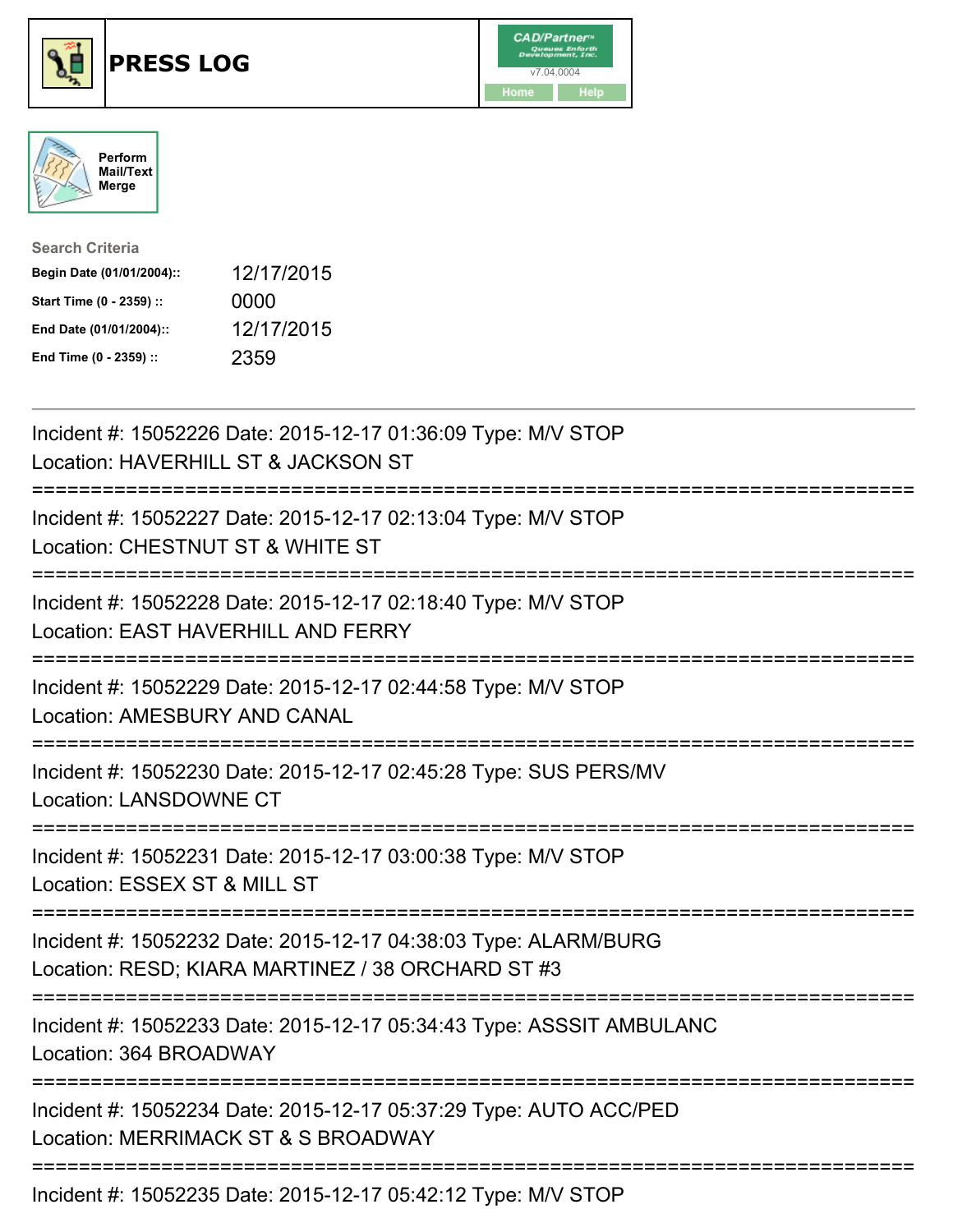| Location: HAMPSHIRE ST & LEBANON ST                                                                        |
|------------------------------------------------------------------------------------------------------------|
| Incident #: 15052236 Date: 2015-12-17 06:20:42 Type: MAL DAMAGE<br>Location: 53 WOODLAND ST                |
| Incident #: 15052237 Date: 2015-12-17 06:54:41 Type: ALARMS<br>Location: LORENZO BUILDING / 599 CANAL ST   |
| Incident #: 15052238 Date: 2015-12-17 07:15:09 Type: NOTIFICATION<br>Location: 4 KINGSTON ST               |
| Incident #: 15052239 Date: 2015-12-17 07:19:40 Type: PARK & WALK<br>Location: BROADWAY                     |
| Incident #: 15052240 Date: 2015-12-17 07:36:33 Type: CLOSE STREET<br><b>Location: JACKSON ST</b>           |
| Incident #: 15052241 Date: 2015-12-17 07:39:11 Type: CLOSE STREET<br>Location: HALL ST & PARK ST           |
| Incident #: 15052242 Date: 2015-12-17 07:41:16 Type: AUTO ACC/UNK PI<br>Location: GENERAL ST & PROSPECT ST |
| Incident #: 15052243 Date: 2015-12-17 07:51:50 Type: 209A/SERVE<br>Location: 277 LAWRENCE ST FL 2          |
| Incident #: 15052244 Date: 2015-12-17 07:59:53 Type: 209A/SERVE<br>Location: 109 E HAVERHILL ST            |
| Incident #: 15052245 Date: 2015-12-17 08:03:02 Type: STOL/MV/PAS<br>Location: 3 SUMMIT AV                  |
| Incident #: 15052247 Date: 2015-12-17 08:11:46 Type: CLOSE STREET<br><b>Location: DUCK ST</b>              |
| Incident #: 15052246 Date: 2015-12-17 08:14:44 Type: CLOSE STREET<br><b>Location: DUCK BRIDGE</b>          |
| Incident #: 15052248 Date: 2015-12-17 08:20:11 Type: 209A/SERVE<br>Location: 141 AMESBURY ST               |
| Incident #: 15052249 Date: 2015-12-17 08:29:23 Type: 209A/SERVE                                            |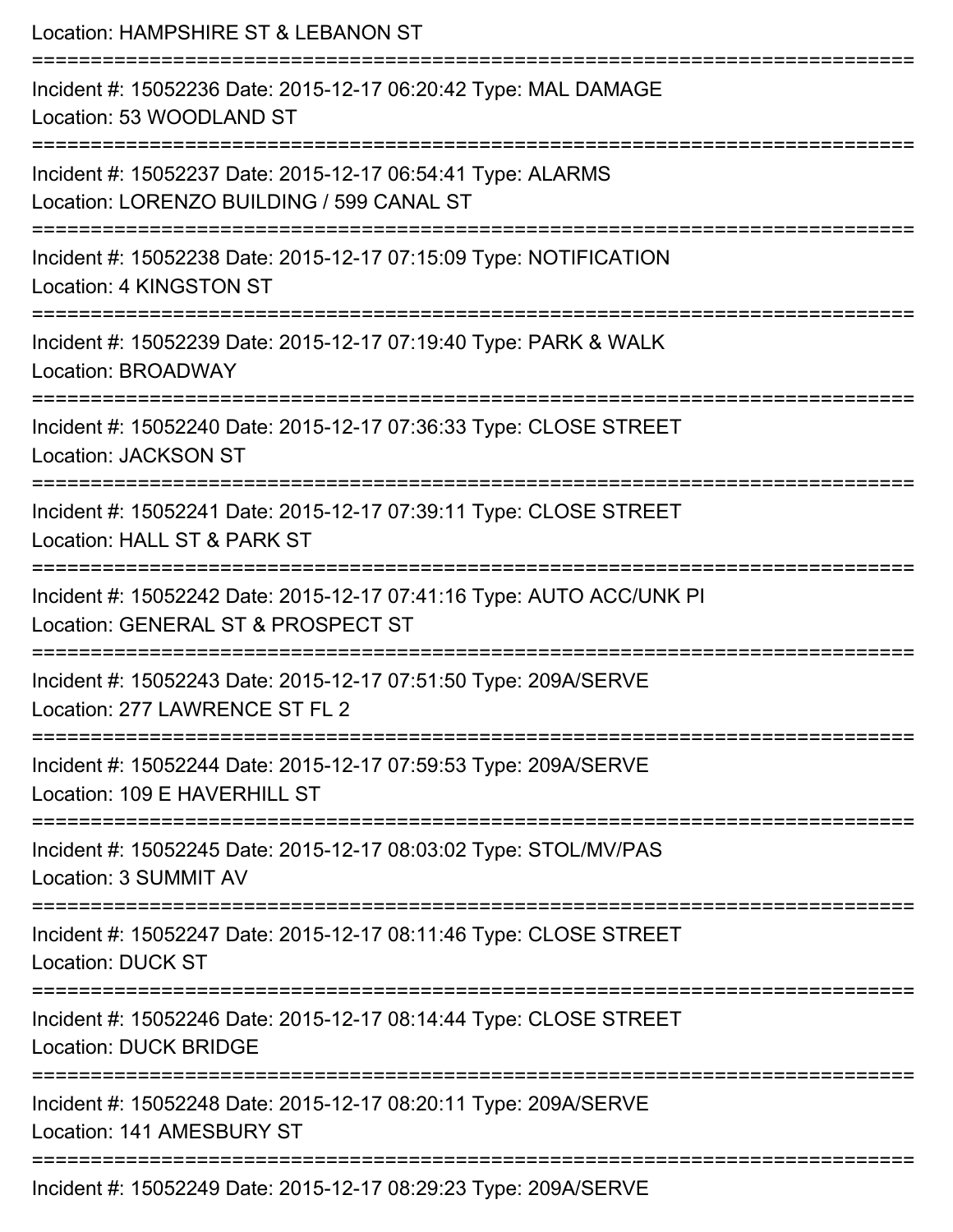| Incident #: 15052250 Date: 2015-12-17 08:34:09 Type: CLOSE STREET<br>Location: MARKET ST & SALEM ST           |
|---------------------------------------------------------------------------------------------------------------|
| Incident #: 15052251 Date: 2015-12-17 08:39:42 Type: 209A/SERVE<br>Location: 350 HAVERHILL                    |
| Incident #: 15052252 Date: 2015-12-17 08:46:33 Type: CLOSE STREET<br>Location: E HAVERHILL ST & PROSPECT ST   |
| Incident #: 15052253 Date: 2015-12-17 08:51:01 Type: 209A/SERVE<br>Location: 56 HANCOCK ST                    |
| Incident #: 15052254 Date: 2015-12-17 09:03:41 Type: ALARM/BURG<br>Location: LITTLE CEASARS / 160 WINTHROP AV |
| Incident #: 15052256 Date: 2015-12-17 09:15:34 Type: DISTURBANCE<br>Location: SEVEN ELEVEN / 99 HAMPSHIRE ST  |
| Incident #: 15052255 Date: 2015-12-17 09:16:34 Type: 209A/SERVE<br>Location: 112 WATER ST                     |
| Incident #: 15052257 Date: 2015-12-17 09:29:23 Type: DISTURBANCE<br>Location: 206 ESSEX ST #6                 |
| Incident #: 15052258 Date: 2015-12-17 09:29:45 Type: 209A/SERVE<br>Location: 317 S BROADWAY                   |
| Incident #: 15052259 Date: 2015-12-17 09:37:25 Type: 209A/SERVE<br>Location: 22 SOUTH ST                      |
| Incident #: 15052261 Date: 2015-12-17 09:47:05 Type: NOTIFICATION<br>Location: 315 LAWRENCE ST                |
| Incident #: 15052260 Date: 2015-12-17 09:53:06 Type: 209A/SERVE<br>Location: 89 DORCHESTER ST                 |
| Incident #: 15052262 Date: 2015-12-17 09:53:26 Type: MAL DAMAGE<br>Location: 59 BROOKFIELD ST FL 3RD          |
| Incident #: 15052263 Date: 2015-12-17 09:59:11 Type: KEEP PEACE                                               |

 $L$  ...  $44A$  TYLER OT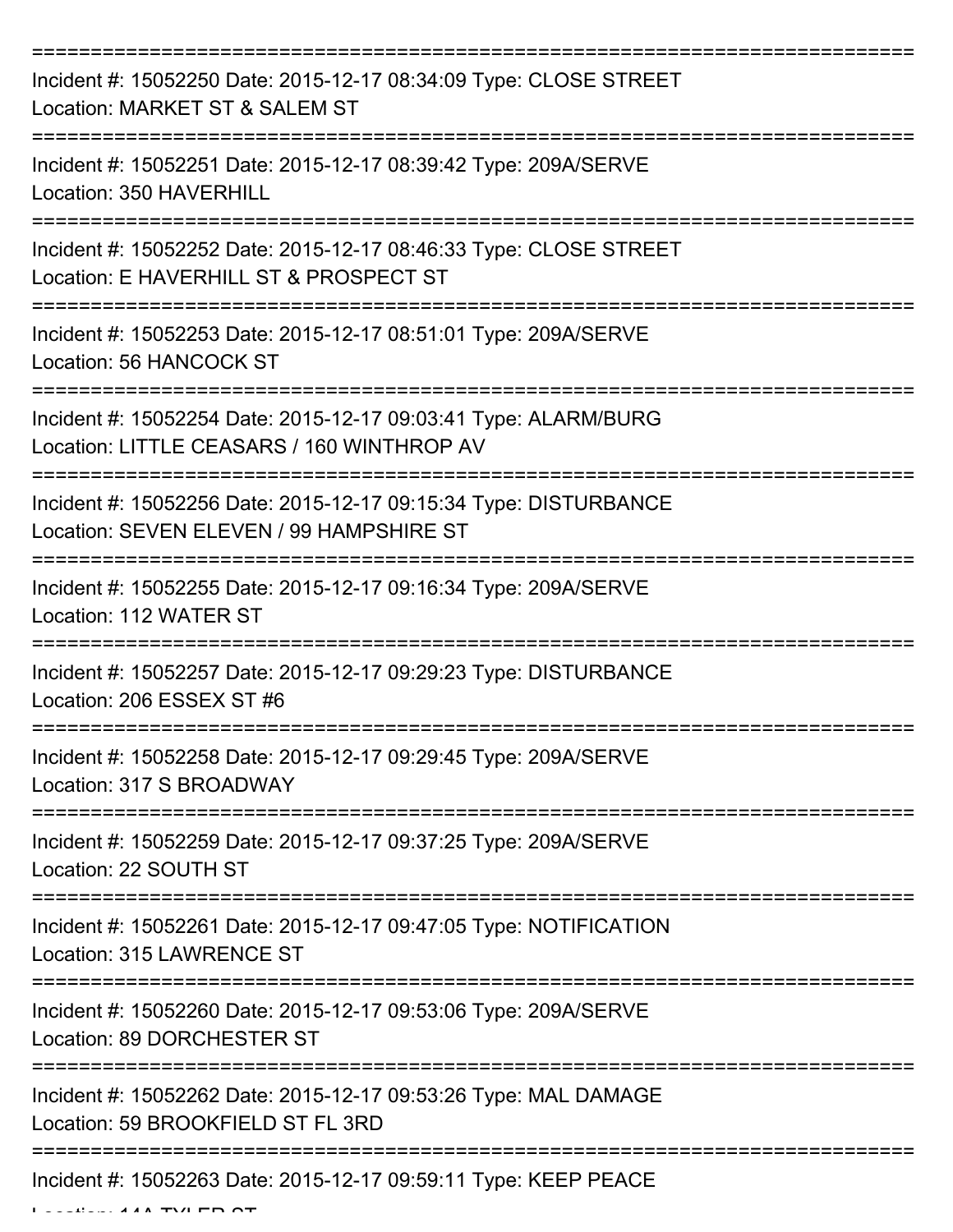| Incident #: 15052264 Date: 2015-12-17 10:08:19 Type: SUS PERS/MV<br>Location: 60 BODWELL ST                                |
|----------------------------------------------------------------------------------------------------------------------------|
| Incident #: 15052265 Date: 2015-12-17 10:19:47 Type: MEDIC SUPPORT<br>Location: 81 EVERETT ST #1                           |
| Incident #: 15052266 Date: 2015-12-17 10:24:56 Type: RECOV/STOL/MV<br>Location: 14 E PLATT ST                              |
| Incident #: 15052267 Date: 2015-12-17 10:31:17 Type: RECOV/STOL/MV<br>Location: AMHERST ST & CASTLE ST                     |
| Incident #: 15052268 Date: 2015-12-17 10:37:44 Type: IDENTITY THEFT<br>Location: 34 BUSWELL ST                             |
| Incident #: 15052269 Date: 2015-12-17 10:43:05 Type: DRUG VIO<br>Location: HEWITTS PACKAGE STORE, INCORP / 109 LAWRENCE ST |
| Incident #: 15052270 Date: 2015-12-17 10:48:57 Type: ALARM/BURG<br>Location: 230 ANDOVER ST                                |
| Incident #: 15052271 Date: 2015-12-17 10:54:01 Type: M/V STOP<br>Location: LOWELL ST & OXFORD ST                           |
| Incident #: 15052272 Date: 2015-12-17 11:15:28 Type: NOTIFICATION<br>Location: 14 SAVOIE AV                                |
| Incident #: 15052273 Date: 2015-12-17 11:18:55 Type: DOMESTIC/PROG<br>Location: HAVERHILL ST & JACKSON ST                  |
| Incident #: 15052274 Date: 2015-12-17 11:24:43 Type: AUTO ACC/NO PI<br>Location: 136 NEWBURY ST                            |
| Incident #: 15052275 Date: 2015-12-17 11:29:14 Type: THREATS<br>Location: HENNESSEY SCHOOL / 122 HANCOCK ST                |
| Incident #: 15052276 Date: 2015-12-17 11:31:39 Type: M/V STOP<br>Location: 431 HAMPSHIRE ST                                |
| Incident #: 15052277 Date: 2015-12-17 11:56:51 Type: M/V STOP                                                              |

Location: BROADWAY & LOWELL ST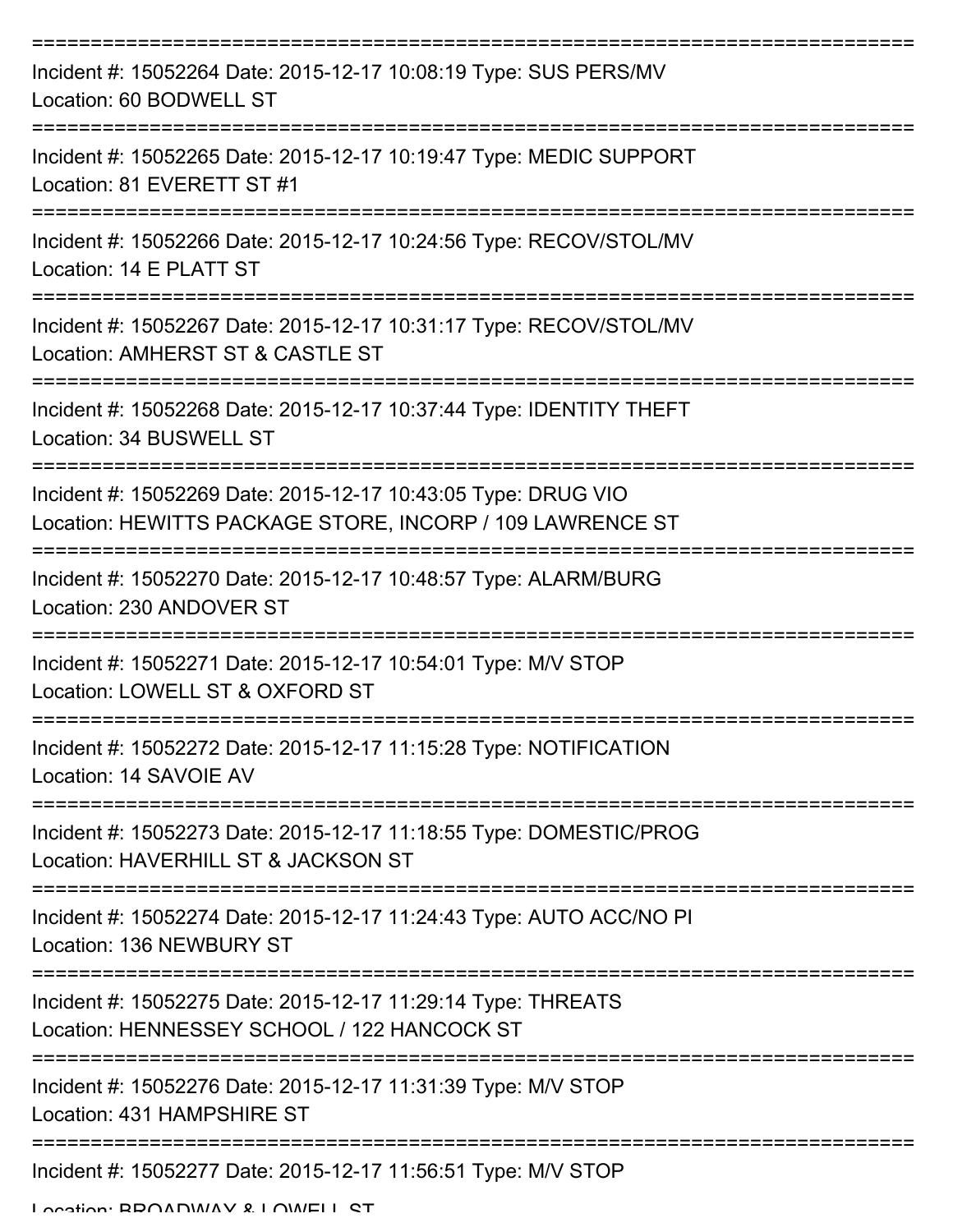| Incident #: 15052278 Date: 2015-12-17 11:58:57 Type: SUS PERS/MV<br>Location: 115 ALDER ST                            |
|-----------------------------------------------------------------------------------------------------------------------|
| Incident #: 15052279 Date: 2015-12-17 12:16:46 Type: ASSIST FIRE<br>Location: 350 HAVERHILL ST                        |
| Incident #: 15052280 Date: 2015-12-17 12:25:35 Type: INVESTIGATION<br>Location: LAWRENCE HIGH SCHOOL / 71 N PARISH RD |
| Incident #: 15052281 Date: 2015-12-17 12:40:11 Type: INVESTIGATION<br>Location: LAWRENCE HIGH SCHOOL / 71 N PARISH RD |
| Incident #: 15052282 Date: 2015-12-17 12:43:00 Type: NOTIFICATION<br>Location: 45 AUBURN ST #B                        |
| Incident #: 15052283 Date: 2015-12-17 12:46:49 Type: MEDIC SUPPORT<br>Location: 568 HAVERHILL ST                      |
| Incident #: 15052284 Date: 2015-12-17 12:47:36 Type: LOST PROPERTY<br>Location: 305 PROSPECT ST                       |
| Incident #: 15052285 Date: 2015-12-17 13:13:39 Type: STOL/MV/PAS<br>Location: 9 GROVE ST                              |
| Incident #: 15052286 Date: 2015-12-17 13:42:34 Type: ALARM/BURG<br>Location: 93 SAUNDERS ST                           |
| Incident #: 15052287 Date: 2015-12-17 13:48:41 Type: INVESTIGATION<br>Location: 11 DIAMOND ST                         |
| Incident #: 15052288 Date: 2015-12-17 13:53:11 Type: SUS PERS/MV<br><b>Location: MARSTON ST</b>                       |
| Incident #: 15052289 Date: 2015-12-17 13:57:11 Type: SUS PERS/MV<br><b>Location: CASTLE ST</b>                        |
| Incident #: 15052290 Date: 2015-12-17 14:02:57 Type: B&E/MV/PAST<br>Location: 26 WELLS ST                             |
| Incident #: 15052291 Date: 2015-12-17 14:07:48 Type: MV/BLOCKING<br>Location: 92 94 INMAN ST                          |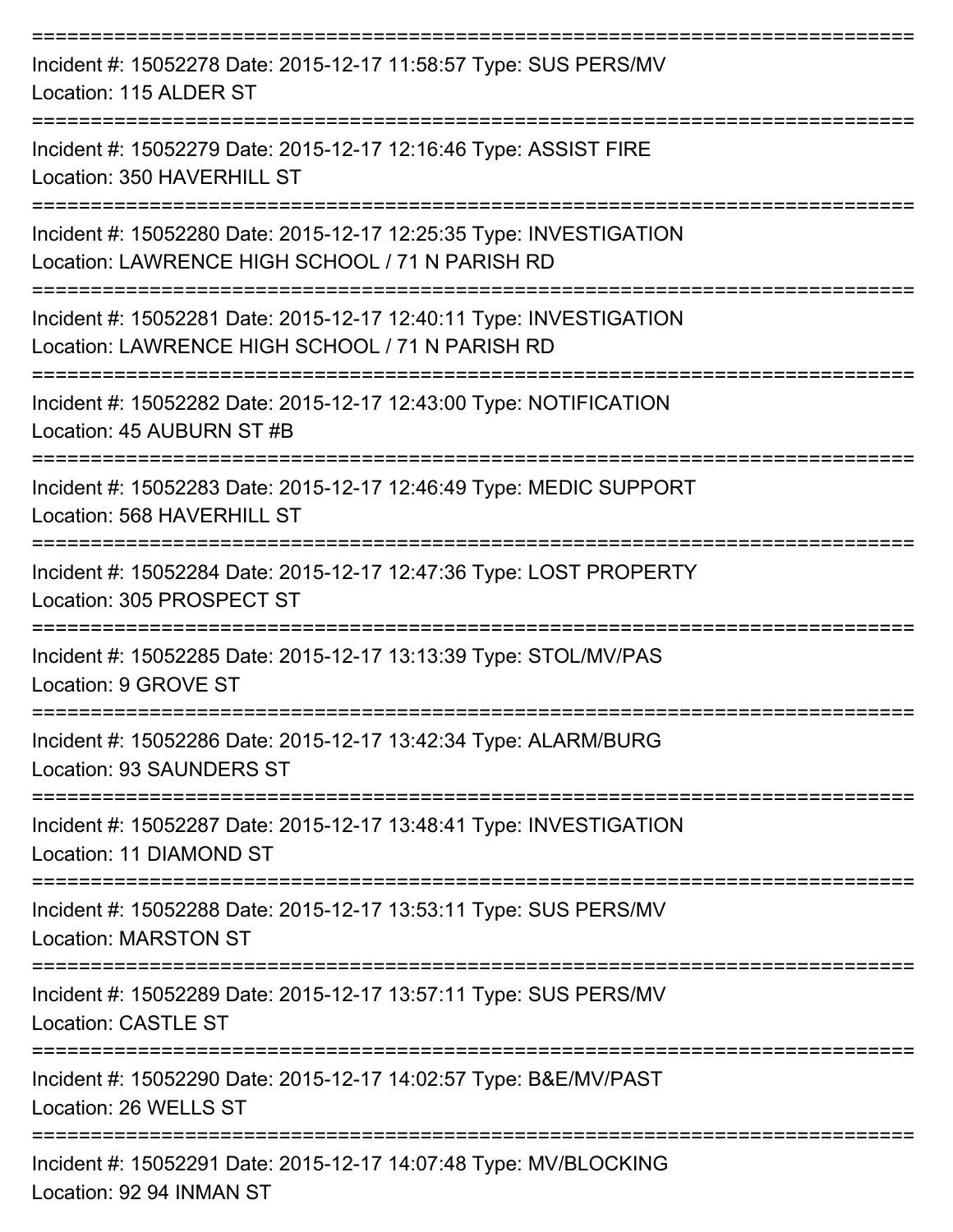| Incident #: 15052292 Date: 2015-12-17 14:14:21 Type: SHOTS FIRED<br>Location: HAVERHILL ST & MAY ST                                 |
|-------------------------------------------------------------------------------------------------------------------------------------|
| Incident #: 15052293 Date: 2015-12-17 14:25:14 Type: STOL/MV/PAS<br>Location: 11 HANCOCK ST                                         |
| Incident #: 15052294 Date: 2015-12-17 14:30:48 Type: SUS PERS/MV<br>Location: E HAVERHILL ST & MARSTON ST<br>====================== |
| Incident #: 15052295 Date: 2015-12-17 14:37:57 Type: STOL/MV/PAS<br>Location: 126 HIGH ST                                           |
| Incident #: 15052296 Date: 2015-12-17 14:42:55 Type: RECOV/STOL/MV<br>Location: 231 WATER ST                                        |
| Incident #: 15052297 Date: 2015-12-17 14:50:32 Type: DRUG VIO<br>Location: FERN ST & SARATOGA ST                                    |
| =====================<br>Incident #: 15052298 Date: 2015-12-17 15:07:21 Type: M/V STOP<br>Location: MERRIMACK ST & S UNION ST       |
| Incident #: 15052299 Date: 2015-12-17 15:14:18 Type: TOW/REC/STOL<br>Location: 34 CHANDLER ST                                       |
| Incident #: 15052300 Date: 2015-12-17 15:37:49 Type: LOST PROPERTY<br>Location: 49 BROMFIELD ST                                     |
| Incident #: 15052302 Date: 2015-12-17 16:01:17 Type: AUTO ACC/NO PI<br>Location: S BROADWAY & SHATTUCK                              |
| Incident #: 15052301 Date: 2015-12-17 16:02:35 Type: DOMESTIC/PROG<br>Location: 34 MAPLE ST                                         |
| Incident #: 15052303 Date: 2015-12-17 16:32:12 Type: 209A/VIOLATION<br>Location: 44 IRENE ST                                        |
| Incident #: 15052304 Date: 2015-12-17 16:35:57 Type: ALARM/BURG<br>Location: 15 FLORENCE AV                                         |
| Incident #: 15052305 Date: 2015-12-17 16:38:06 Type: AUTO ACC/NO PI<br>Location: FERRY ST & RIDGE RD                                |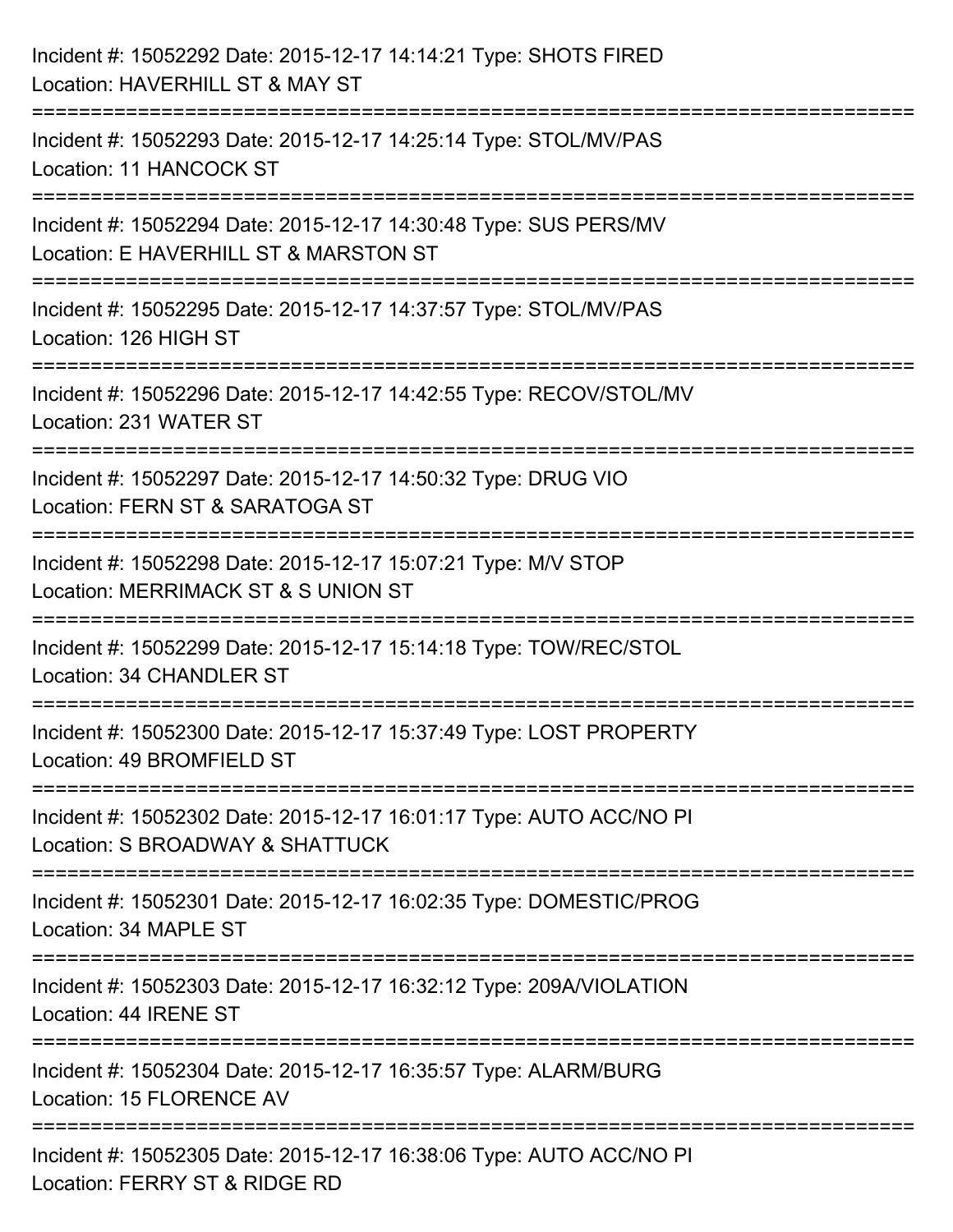| Incident #: 15052306 Date: 2015-12-17 16:40:40 Type: WARRANT SERVE<br>Location: 28 LENOX ST #1                                    |
|-----------------------------------------------------------------------------------------------------------------------------------|
| Incident #: 15052307 Date: 2015-12-17 16:40:50 Type: SUS PERS/MV<br>Location: 83 ALLSTON ST                                       |
| Incident #: 15052308 Date: 2015-12-17 16:48:16 Type: MEDIC SUPPORT<br>Location: 3 HARRIMAN ST #2                                  |
| Incident #: 15052309 Date: 2015-12-17 17:03:51 Type: AUTO ACC/NO PI<br>Location: HAFFNER'S GAS STATION / 69 PARKER ST             |
| Incident #: 15052310 Date: 2015-12-17 17:04:25 Type: DOMESTIC/PROG<br>Location: 38 NORRIS ST<br>================================= |
| Incident #: 15052311 Date: 2015-12-17 17:17:56 Type: MV/BLOCKING<br>Location: 150 GARDEN ST                                       |
| Incident #: 15052312 Date: 2015-12-17 17:19:47 Type: MAL DAMAGE<br>Location: 2 MARTHA LN<br>==============================        |
| Incident #: 15052314 Date: 2015-12-17 17:31:50 Type: DOMESTIC/PROG<br>Location: 105 STEARNS AV FL 3                               |
| Incident #: 15052313 Date: 2015-12-17 17:31:53 Type: M/V STOP<br>Location: E HAVERHILL ST & NEWBURY ST                            |
| Incident #: 15052315 Date: 2015-12-17 17:52:27 Type: KEEP PEACE<br>Location: 100 FOSTER ST                                        |
| Incident #: 15052316 Date: 2015-12-17 17:54:01 Type: AUTO ACC/UNK PI<br>Location: 45 BODWELL ST                                   |
| Incident #: 15052318 Date: 2015-12-17 18:02:36 Type: SUS PERS/MV<br>Location: 19 DURANT ST                                        |
| Incident #: 15052317 Date: 2015-12-17 18:03:20 Type: 911 HANG UP<br>Location: 100 FOSTER ST                                       |
| Incident #: 15052319 Date: 2015-12-17 18:03:33 Type: AUTO ACC/PED<br>Location: WINTHROP AV                                        |

===========================================================================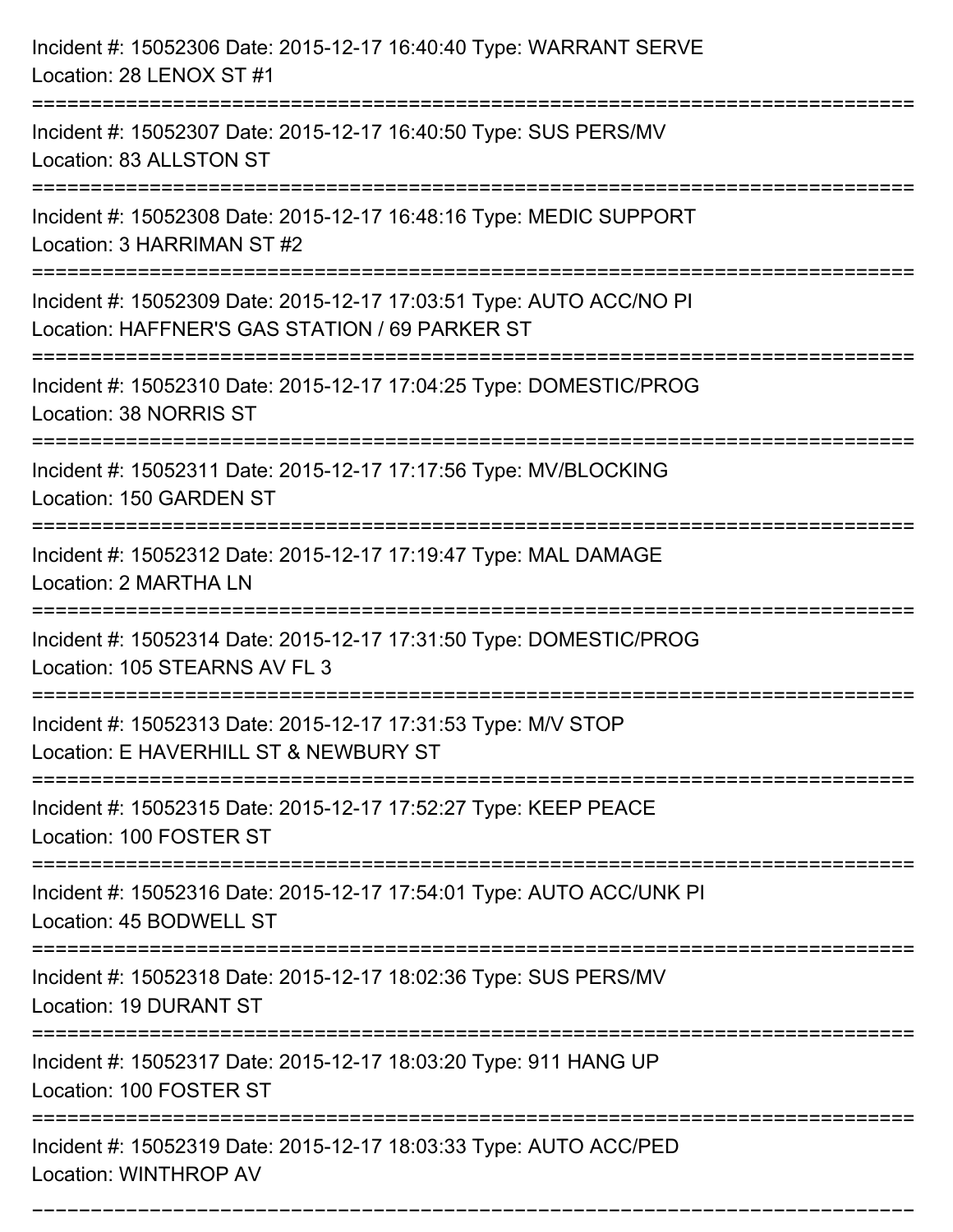| Incident #: 15052320 Date: 2015-12-17 18:17:43 Type: 209A/SERVE<br>Location: 317 S BROADWAY<br>------------------------------------              |
|--------------------------------------------------------------------------------------------------------------------------------------------------|
| Incident #: 15052321 Date: 2015-12-17 18:20:26 Type: DOMESTIC/PAST<br>Location: 234 BAILEY ST FL 2                                               |
| Incident #: 15052322 Date: 2015-12-17 18:22:45 Type: DOMESTIC/PROG<br>Location: 28 LENOX ST FL 3<br>:=============================               |
| Incident #: 15052323 Date: 2015-12-17 18:36:24 Type: AUTO ACC/NO PI<br>Location: RIVER POINTE WY & WINTHROP AV                                   |
| Incident #: 15052324 Date: 2015-12-17 18:42:47 Type: MEDIC SUPPORT<br>Location: LAWRENCE HIGH SCHOOL / 70 N PARISH RD<br>======================= |
| Incident #: 15052325 Date: 2015-12-17 18:45:07 Type: ROBBERY UNARM<br><b>Location: 137 LAWRENCE ST</b>                                           |
| Incident #: 15052326 Date: 2015-12-17 18:54:30 Type: AUTO ACC/NO PI<br>Location: 320 S BROADWAY                                                  |
| Incident #: 15052327 Date: 2015-12-17 19:01:03 Type: VIO CITY ORD<br>Location: 70 CAMBRIDGE ST                                                   |
| Incident #: 15052328 Date: 2015-12-17 19:05:02 Type: SUS PERS/MV<br>Location: BROADWAY & PARK ST                                                 |
| Incident #: 15052330 Date: 2015-12-17 19:23:52 Type: VIO 209A<br>Location: ELIZABETH ST & LOWELL ST                                              |
| Incident #: 15052329 Date: 2015-12-17 19:24:32 Type: SUS PERS/MV<br>Location: 40 HUDSON AV                                                       |
| Incident #: 15052331 Date: 2015-12-17 19:35:15 Type: A&B D/W PAST<br>Location: 98 ANDOVER ST                                                     |
| Incident #: 15052332 Date: 2015-12-17 19:40:39 Type: M/V STOP<br>Location: AMES ST & BUTLER ST                                                   |
| Incident #: 15052333 Date: 2015-12-17 19:41:10 Type: SUS PERS/MV<br>Location: 439 S UNION ST                                                     |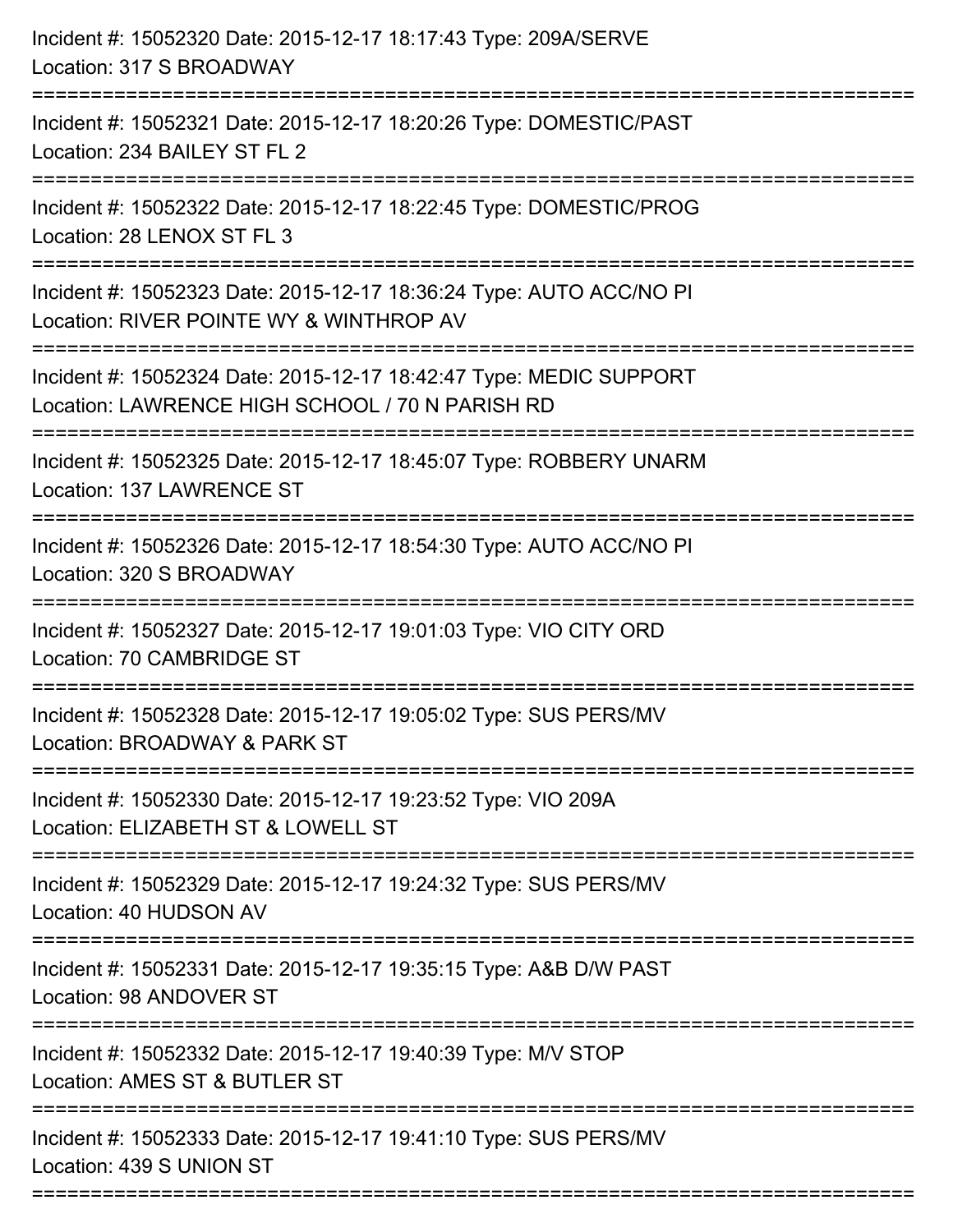Location: 53 OSGOOD ST

| Incident #: 15052335 Date: 2015-12-17 20:15:37 Type: DRUG OVERDOSE<br>Location: MEN'S WAREHOUSE / 59 MERRIMACK ST                                   |
|-----------------------------------------------------------------------------------------------------------------------------------------------------|
| Incident #: 15052336 Date: 2015-12-17 20:19:11 Type: FIGHT<br>Location: 59 MERRIMACK ST                                                             |
| Incident #: 15052337 Date: 2015-12-17 20:29:55 Type: HIT & RUN M/V<br>Location: 150 PARK ST                                                         |
| Incident #: 15052338 Date: 2015-12-17 20:30:42 Type: MAN DOWN<br>Location: 102 MARKET ST #REAR                                                      |
| Incident #: 15052339 Date: 2015-12-17 20:39:31 Type: M/V STOP<br>Location: 67 WEST ST                                                               |
| ============================<br>Incident #: 15052340 Date: 2015-12-17 20:55:54 Type: ALARM/HOLD<br>Location: CARIBE CALLING CENTER / 105 JACKSON ST |
| Incident #: 15052341 Date: 2015-12-17 21:01:33 Type: UNWANTEDGUEST<br>Location: SEVEN ELEVEN / 99 HAMPSHIRE ST                                      |
| Incident #: 15052342 Date: 2015-12-17 21:05:30 Type: AUTO ACC/NO PI<br>Location: BLAKELIN ST & MANCHESTER ST                                        |
| Incident #: 15052343 Date: 2015-12-17 21:07:29 Type: LOCKOUT<br>Location: SOUTH LAWRENCE EAST SCHOOL / 165 CRAWFORD ST                              |
| Incident #: 15052344 Date: 2015-12-17 21:10:41 Type: GENERAL SERV<br>Location: PARTHUM SCHOOL / 255 E HAVERHILL ST                                  |
| Incident #: 15052345 Date: 2015-12-17 21:16:22 Type: ASSIST FIRE<br>Location: PARK ST & WALNUT ST                                                   |
| Incident #: 15052346 Date: 2015-12-17 21:17:39 Type: RECOV/STOL/MV<br>Location: 6 MONTGOMERY ST                                                     |
| Incident #: 15052348 Date: 2015-12-17 21:19:53 Type: DISTURBANCE<br>Location: 51 CEDAR ST FL 3<br>=============================                     |
|                                                                                                                                                     |